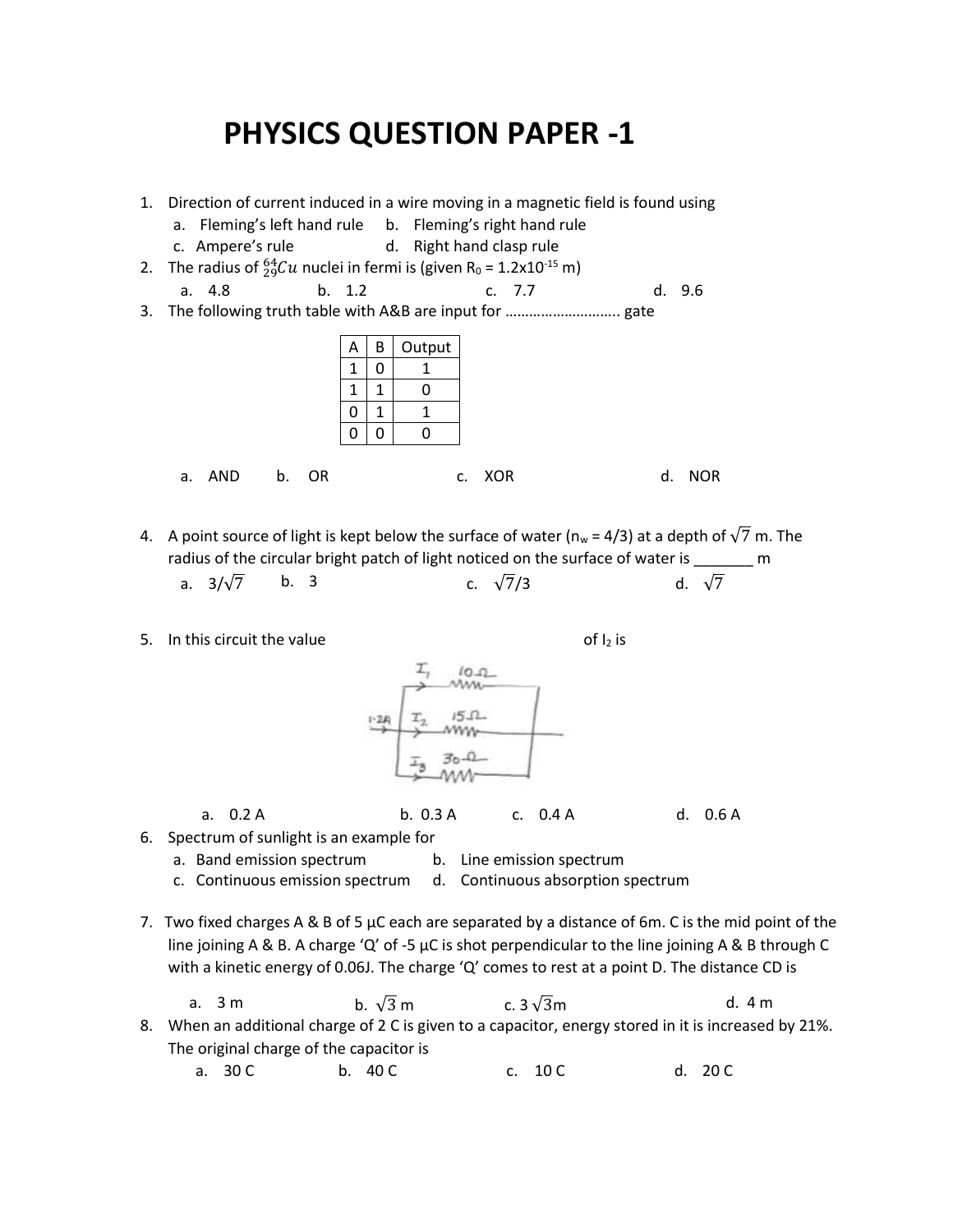9. A current of 2 A flows in a system of conductors shown in figure. The potential difference  $V_A$ - $V_B$ will be



a. 1 V b. -1 V b. -2 V c. 2 V

10. In the diagram  $I_1$ ,  $I_2$  are the strength of the currents in the loop and straight conductor respectively. OA=OB=R. The net magnetic field at the center O is zero. Then the ratio of the currents in the loop and straight conductors is



11. In R-L-C series circuit the potential differences across each element is 20V. Now value of the resistance alone is doubled , then potential difference across R, L and C respectively

a. 20V, 10V, 10V b. 20V, 20V, 20V c. 20V, 40V, 40V d. 10V, 20V, 20V

- 12. Pickout the correct statement from the following
	- a. Mercury vapour lamp produces line emission spectrum
	- b. Oil flame produces line emission spectrum
	- c. Band spectrum helps us to study molecular structure
	- d. Sunlight spectrum is an example for line absorption spectrum
- 13. Pick out the correct statement from the following
	- 1. Electron emission during β-decay is always accompanied by neutrino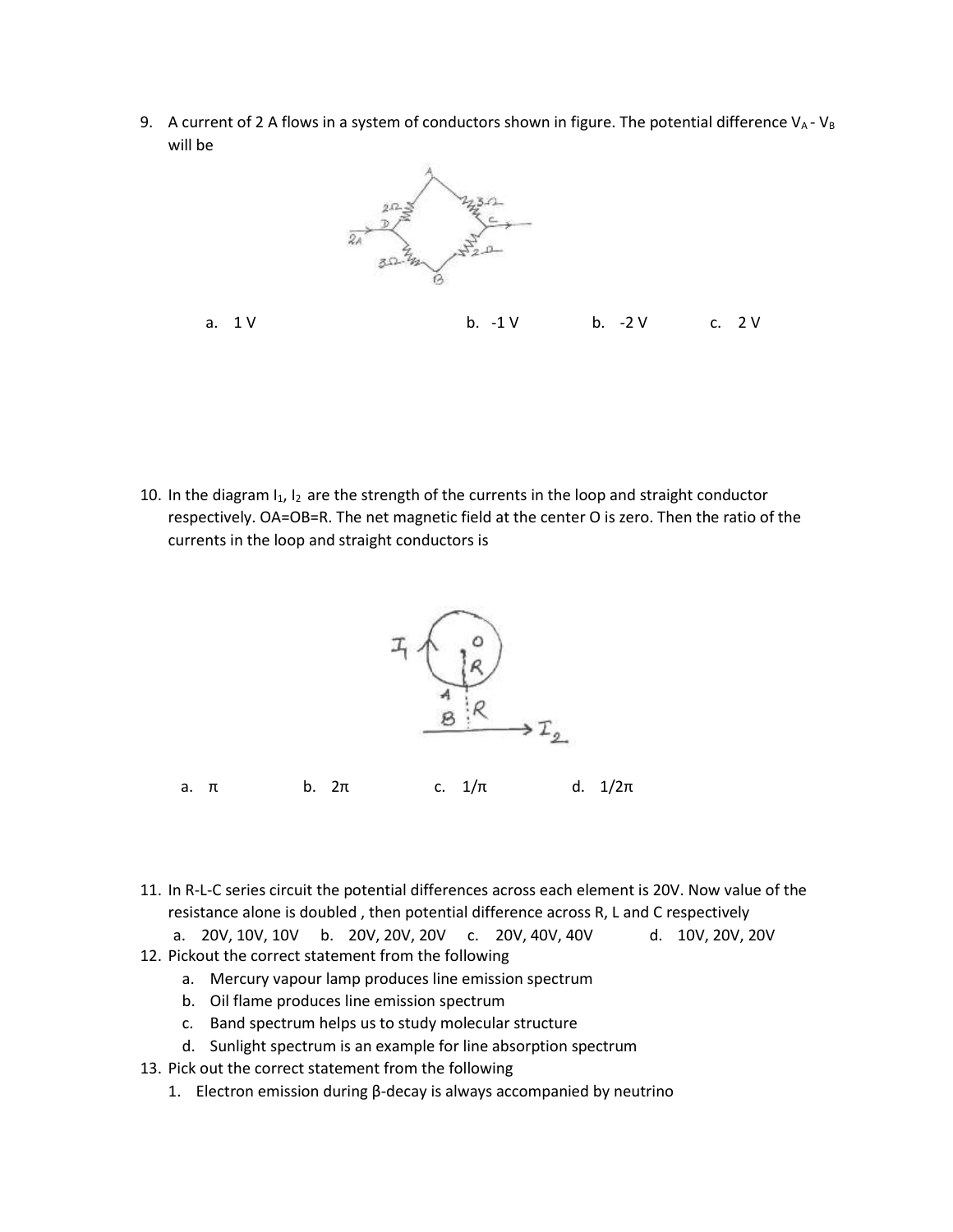- 2. Nuclear force is charge independent
- 3. Fusion is the chief source of stellar energy

a. 1 & 2 are correct b. 1 & 3 are correct c. Only 1 is correct d. 2 & 3 are correct 14. When the transistor is used as an amplifier

- a. Emitter-base junction must be reversed biased, collector-base junction must be forward biased
- b. Emitter-base junction must be forward biased, collector-base junction must be forward biased
- c. Emitter-base junction must be reversed biased, collector-base junction must be reverse biased
- d. Emitter-base junction must be forward biased, collector-base junction must be reverse biased
- 15. Which of the following is not made my quarks
	- a. Neutron b. Positron c. Proton d. π-meson
- 16. The output of an OR gate is connected to both the inputs of a NAND gate. The combination will serve as
	- a. AND gate b. NOT gate c. NAND gate d. NOR gate
- 17. A projectile is projected at 10 m/s by making an angle of 60<sup>0</sup> to the horizontal. After some time its velocity makes an angle of 30<sup>0</sup> to the horizontal. The speed at this instant is
	- a. 10/ $\sqrt{3}$  b. 10 $\sqrt{3}$  c. 5/ $\sqrt{3}$  d. 5 $\sqrt{3}$
- 18. Pick out the wrong statement form the following
	- a. Lateral shift increases as the angle of incidence increases
	- b. Lateral shift increases as the value of refractive index increases
	- c. Normal shift decreases as the value of refractive index increases
	- d. Both normal shift lateral shift are directly proportional to the thickness of the medium
- 19. A small oil drop of mass  $10^{-6}$  kg is hanging in at rest between two plates separated by 1 mm having a potential difference of 500 V. The charge on the drop is (g=10 m/s<sup>2</sup>)
	- a.  $2x10^{-9}$ C b.  $2x10^{-11}$ C c.  $2x10^{-6}$ C d.  $2x10^{-8}$ C
- 20. A solenoid has length 0.4 cm, radius 1 cm and 400 turns of wire. If a current of 5A is passed through this solenoid, what is the magnetic field inside the solenoid?
	- a.  $6.28 \times 10^{-1}$  T b.  $6.28 \times 10^{-4}$  T c.  $6.28 \times 10^{-6}$  T d.  $6.28 \times 10^{-3}$  T
- 21. What is the value of shunt resistance required to convert a galvanometer of resistance 100  $\Omega$  in to an ammeter of range 1A? Given: Full scale deflection of the galvanometer is 5 mA

a. 0.5  $\Omega$  b. 5/9.95  $\Omega$  c. 0.05  $\Omega$  d. 9.95/5  $\Omega$ 

- 22. A circular coil of radius 10 cm and 100 turns carries a current 1A. What is the magnetic moment of the coil?
	- a.  $3.142 \text{ Am}^2$  b.  $3.142 \text{x} 10^4 \text{ Am}^2$ c. 3 Am<sup>2</sup> d.  $10^4$  Am<sup>2</sup>
- 23. A step down transformer has 50 turns on the secondary and 100 turns on the primary winding. If a transformer is connected 220 V 1A A.C. source. What is the output current of the transformer?
	- a. 100 A b. 1/20 A c. 2 A d. 20 A

24. A period of the geostationary satellite is

- a. 30 h b. 24 h c. 48 h d. 12 h
- 25. In anomalous expansion of water, at what temperature, the density of water is maximum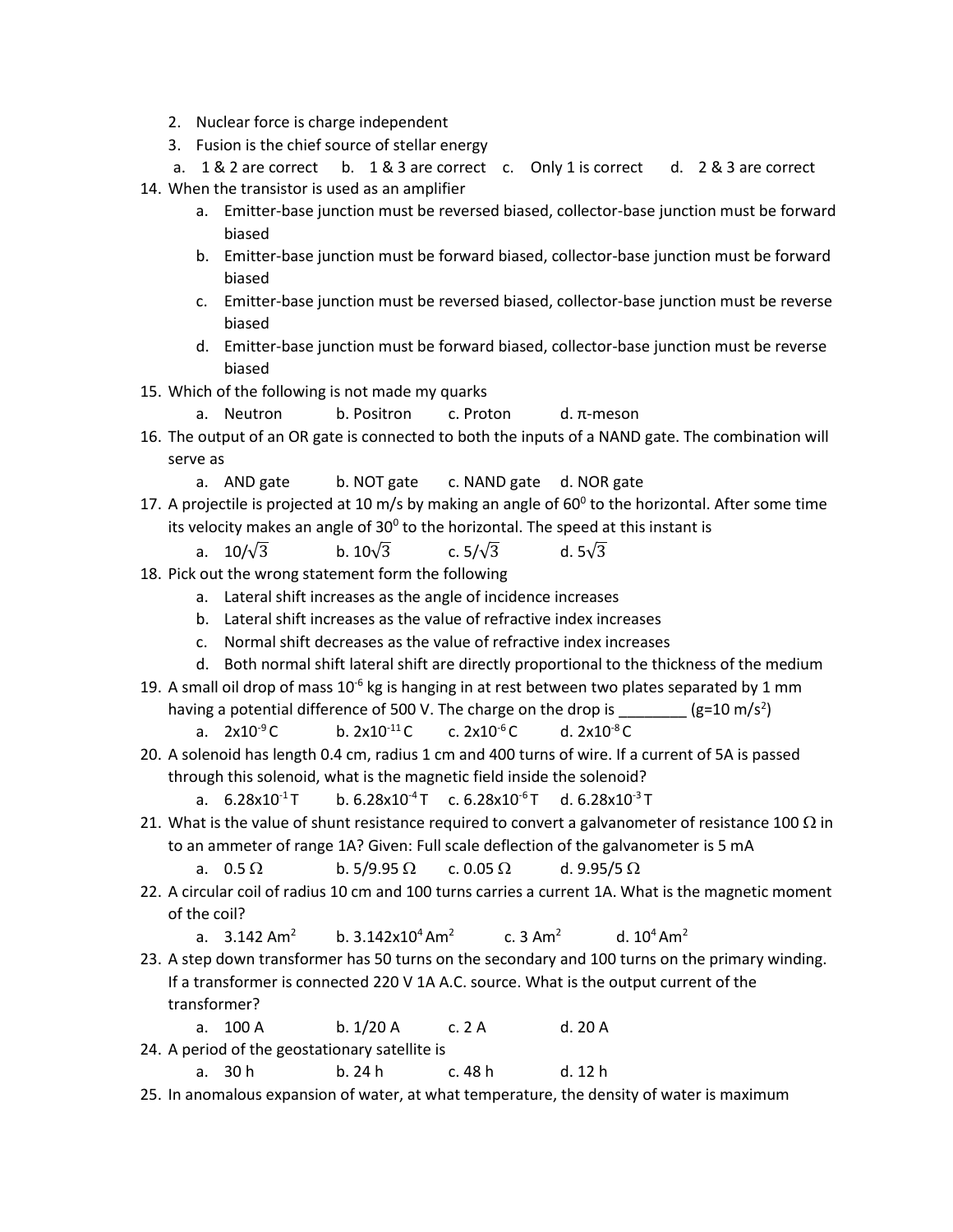| a. $>4\,^0C$                                                                                                        | b. $4^{\circ}$ C | c. 10 $^{\circ}$ C                          | d. $<$ 4 $^0$ C                                                                          |  |  |  |
|---------------------------------------------------------------------------------------------------------------------|------------------|---------------------------------------------|------------------------------------------------------------------------------------------|--|--|--|
| 26. A focal length of a lens is 10 cm. What is the power of the lens in dioptre?                                    |                  |                                             |                                                                                          |  |  |  |
| a. 15 D                                                                                                             | b.0.1D           | c. 20 D                                     | d. 10 D                                                                                  |  |  |  |
| 27. The maximum kinetic energy of the photoelectrons depends only on                                                |                  |                                             |                                                                                          |  |  |  |
| a. Incident angle b. potential c. pressure d. frequency                                                             |                  |                                             |                                                                                          |  |  |  |
| 28. A force between two protons is same as the force between proton and neutron. The nature of                      |                  |                                             |                                                                                          |  |  |  |
| the force is                                                                                                        |                  |                                             |                                                                                          |  |  |  |
|                                                                                                                     |                  |                                             | a. Electrical force b. weak nuclear force c. gravitational force d. strong nuclear force |  |  |  |
| 29. A carbon film resistor has colour code GREEN BLACK VIOLET GOLD. The value of the resistor is                    |                  |                                             |                                                                                          |  |  |  |
| a. 500±5% M $\Omega$                                                                                                |                  | b. 50 M $\Omega$ c. 500±10% M $\Omega$      | d. 500 M $\Omega$                                                                        |  |  |  |
| 30. A proton beam enters a magntetic field of $10^{-4}$ Wb/m <sup>2</sup> normally. If the specific charge of the   |                  |                                             |                                                                                          |  |  |  |
| proton is $10^{11}$ C/Kg and its velocity is $10^9$ m/s, then the radius of the circle described will be            |                  |                                             |                                                                                          |  |  |  |
| a. $10 \text{ m}$                                                                                                   | b.1 <sub>m</sub> | c. 0.1 m                                    | d. 100 m                                                                                 |  |  |  |
| 31. The resistance of the bulb filament is 100 $\Omega$ at a temperature of 100 °C. If its temperature              |                  |                                             |                                                                                          |  |  |  |
| coefficient of resistance be 0.005 / $\degree$ C, its resistance will become 200 $\Omega$ at a temperature of       |                  |                                             |                                                                                          |  |  |  |
| a. $400^{\circ}$ C                                                                                                  |                  | b. 200 <sup>o</sup> C c. 300 <sup>o</sup> C | d. 500 $^{\circ}$ C                                                                      |  |  |  |
| 32. Calculate the focal length of a reading glass of a person if the distance of distinct vision is 75cm            |                  |                                             |                                                                                          |  |  |  |
| a. 37.5 cm                                                                                                          | b. 100.4 cm      | c. 25.6 cm                                  | d. 75.2 cm                                                                               |  |  |  |
| 33. The polarizing angle of glass is $57^\circ$ . A ray of light which is incident at this angle will have an angle |                  |                                             |                                                                                          |  |  |  |
| of refraction at                                                                                                    |                  |                                             |                                                                                          |  |  |  |
| a. $33^0$                                                                                                           |                  | b. $38^0$ c. $25^0$ d. $43^0$               |                                                                                          |  |  |  |
| 34. What is the wavelength of light for least energetic photon emitted in the Lyman series of the                   |                  |                                             |                                                                                          |  |  |  |
| hydrogen spectrum (Take hc=1240 eV nm)                                                                              |                  |                                             |                                                                                          |  |  |  |
| a. 102 nm                                                                                                           | b. 150 nm        | c. 82 nm                                    | d. 122 nm                                                                                |  |  |  |
| 35. The angle between the dipole moment and electric field at any point on the equatorial plane is                  |                  |                                             |                                                                                          |  |  |  |
| a. $90^{\circ}$                                                                                                     | $b.45^{\circ}$   | $c. 0^0$                                    | d. $180^0$                                                                               |  |  |  |

36. On the circuit shown below, the ammeter and the voltmeter readings are 3A and 6A respectively. Then the value of the resistance is



37. In the circuit shown, the current in the 1  $\Omega$  resistor is

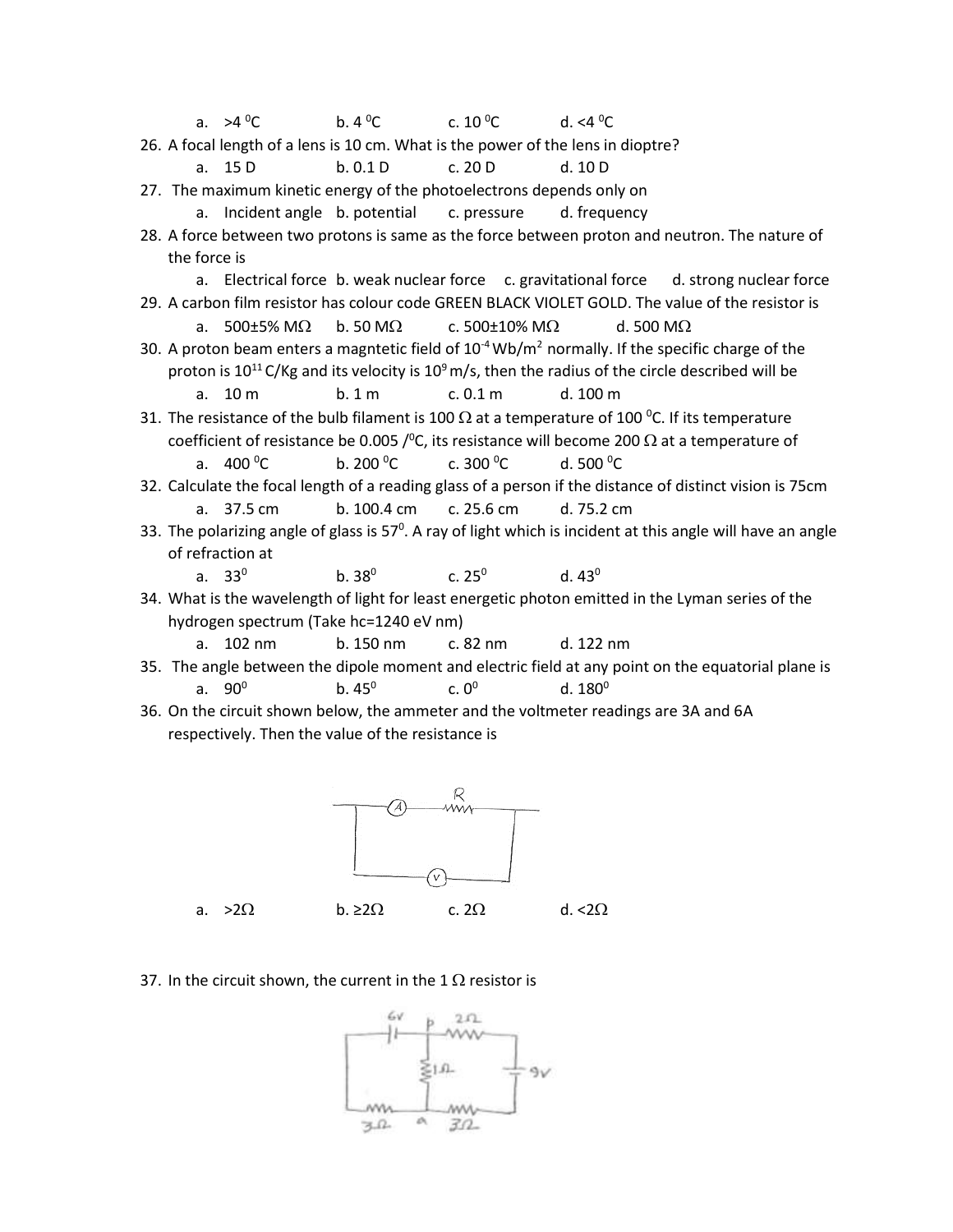- a. 0.13 A from a to p b. 0.13 A from p to a c. 0.3 A from p to a d. 0 A 38. On a hot summer night, the refractive index of air is smallest near the ground and increases with height from the ground when a light beam is directed horizontally, the Huygen's principle leads us to conclude that as it travels, the light beam
	- a. bends downwards b .bends upwards c. becomes narrower
	- d. goes horizontally without any deflection
- 39. A ball is projected from the ground at angle θ with the horizontal. After 1 s it is moving at an angle of 45 $\degree$  with the horizontal and after 2 s it is moving horizontally. What is the velocity of projectile of the ball? (take  $g = 10$ m/s<sup>2</sup>)

a.  $10\sqrt{3}$  m/s b.  $20\sqrt{3}$  m/s c.  $10\sqrt{5}$  m/s d.  $20\sqrt{2}$  m/s

40. The component of vector  $\vec{A} = a_x \hat{i} + a_y \hat{j} + a_z \hat{k}$  along the direction of  $\hat{i}$ - $\hat{j}$  is

a.  $a_x-a_y+a_z$  b.  $a_x-a_y$  c.  $a_x-a_y/\sqrt{2}$  d.  $a_x+a_y+a_z$ 

- 41. Let  $\vec{V}$ , V<sub>rms</sub>, and V<sub>p</sub> respectively denote the mean speed, root mean square speed and most probable speed of the molecules in an ideal monoatomic gas at absolute temperature T. The mass of the molecule is m. Then
	- a. No molecule can have an energy greater than  $\sqrt{2}V_{\text{rms}}$
	- b. No molecula can have speed less than  $V_p/\sqrt{2}$
	- c.  $V_p < \overline{V} < V_{rms}$
	- d. The average kinetic energy of a molecule is  $\frac{3}{4}$  m $V_p^2$
- 42. The electron in a hydrogen atom makes a transition  $n_1\rightarrow n_2$  where  $n_1$  and  $n_2$  are the principal quantum number of two states. Assume the Bohr model to be valid. The time period of the electron in the intial state is eight times that in the final state. The possible values of  $n_1$  and  $n_2$ are:
- a.  $n_1=4$ ,  $n_2=2$  b.  $n_1=8$ ,  $n_2=2$  c.  $n_1=4$ ,  $n_2=1$  d.  $n_1=6$ ,  $n_2=3$ 43. Two particles, each of mass m and charge q are attached to the two ends of a light rigid rod of length 2R. The rod is rotated at constant angular speed about a perpendicular axis passing through its centre. The ratio of the magnitudes of the magnetic moment of the system and its angular momentum about the centre of the rod is

```
a. q/2m b. q/m c. 2q/m d. q/\pi m
```
44. A charge +q is fixed at each of the points  $X=X_0$ ,  $X=3X_0$ ,  $X=5X_0$ …… on the x-axis and a charge -q is fixed at each of the points  $X=2X_0$ ,  $X=4X_0$ ,  $X=6X_0$ …… Here  $X_0$  is a positive constant. Take the electric potential at a point due to a charge Q at a distance r from it to be  $Q/4\pi\epsilon_0$ . Then the potential at the origin due to the above system of charges is:

a. 0 b. q/(8πε<sub>0</sub>X<sub>0</sub>ln2) c. ∞ d. q ln(2)/(4πε<sub>0</sub>X<sub>0</sub>)

45. Two cylinders A and B fitted with pistons contain equal amount of an ideal diatomic gas at 300 K. The piston of A is free to move, while that of B is held fixed. The same amount of heat is given to the gas in each cylinder. If the rise in temperature of the gas in A is 30 K, then the rise in temperature of the gas in B is

a. 30 K b. 18 K c. 50 K d. 42 K

46. Two very long straight parallel wire carry steady currents I and -I respectively. The distance between the wire is l. At a certain instant of time a point charge q is at a point equidistant from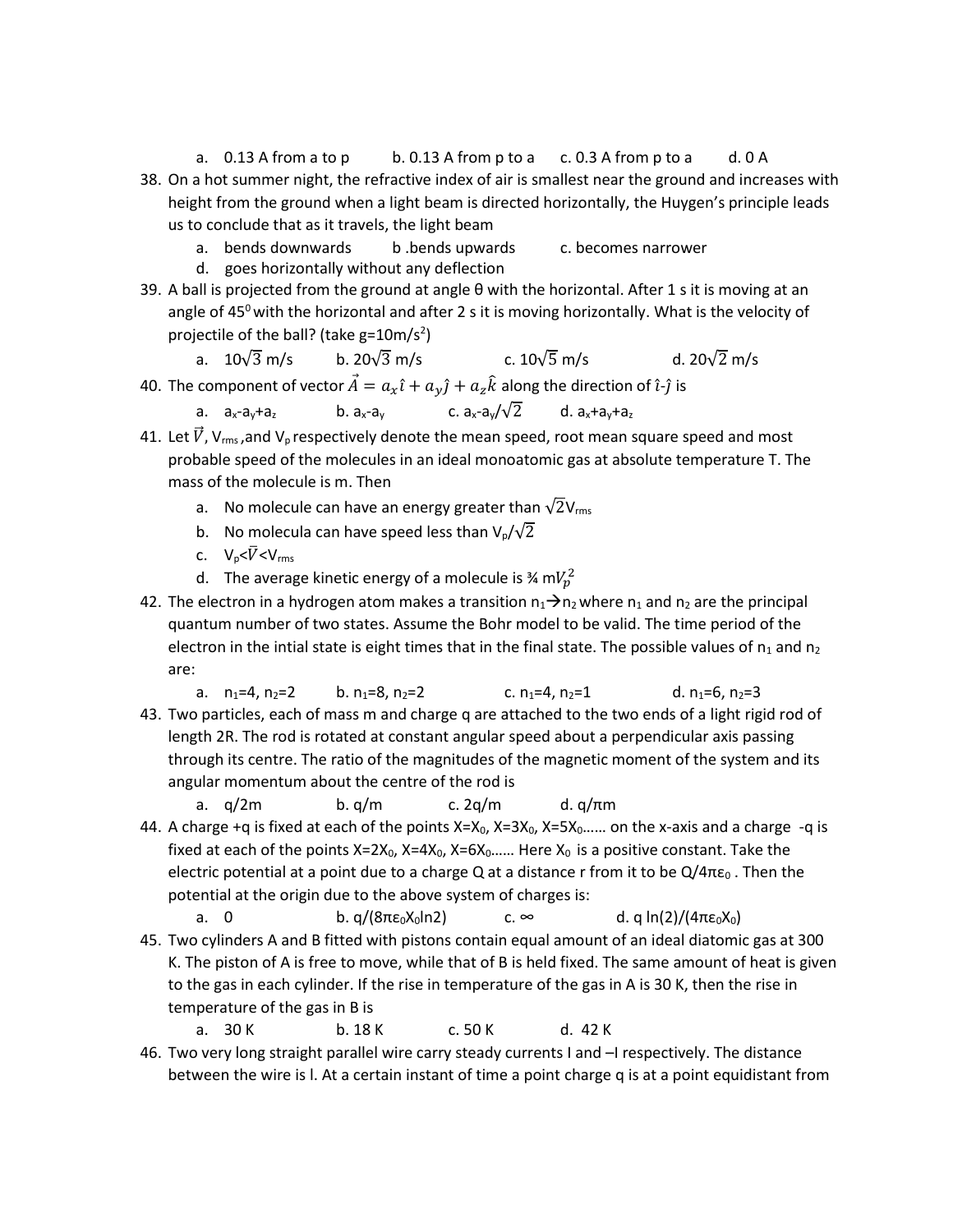the two wire in the plane of the wire. Its instantaneous velocity V is perpendicular to this plane. The magnitude of the force due to the magnetic field acting on the charge at this instant is

- a.  $\mu_0$ IqV/2πd b.  $\mu_0$ IqV/πd c. 2 $\mu_0$ IqV/πd d. 0
- 47. A closed compartment containing gas is moving with some acceleration in horizontal direction. Neglect effect of gravity. Then the pressure in the compartment is
	- a. Same everywhere b. lower in front side c. lower in rear side
	- d. lower in upper side
- 48. In 1 s a particle goes from point A to point B, moving in a semicircle (see figure). The magnitude of the average velocity is



a. 3.14 m/s b. 2.0 m/s c. 1.0 m/s d. zero

- 49. Two identical circular loops of metal wire are lying on a table without touching each other. Loop A carries a current which increases with time. In response, the loop B:
	- a. Remains stationary b. is attracted by the loop A c. is repelled by the loop A
	- d. rotates about its CM with CM fixed
- 50. A thin slice is cut of a glass cylinder along a plane parallel to its axis. The sliceis placed on a flat plate as shown. The observed interference from this combination shall be:

a. Straight b. circular

c. equally spaced d. having fringe spacing which increases as we go onwards

51. A uniform but time varying magnetic field B(t) exists in a circular region of radius a and is directed into the plane of the paper as shown. The magnitude of the induced electric field at point P at a distance r from the centre of the circular region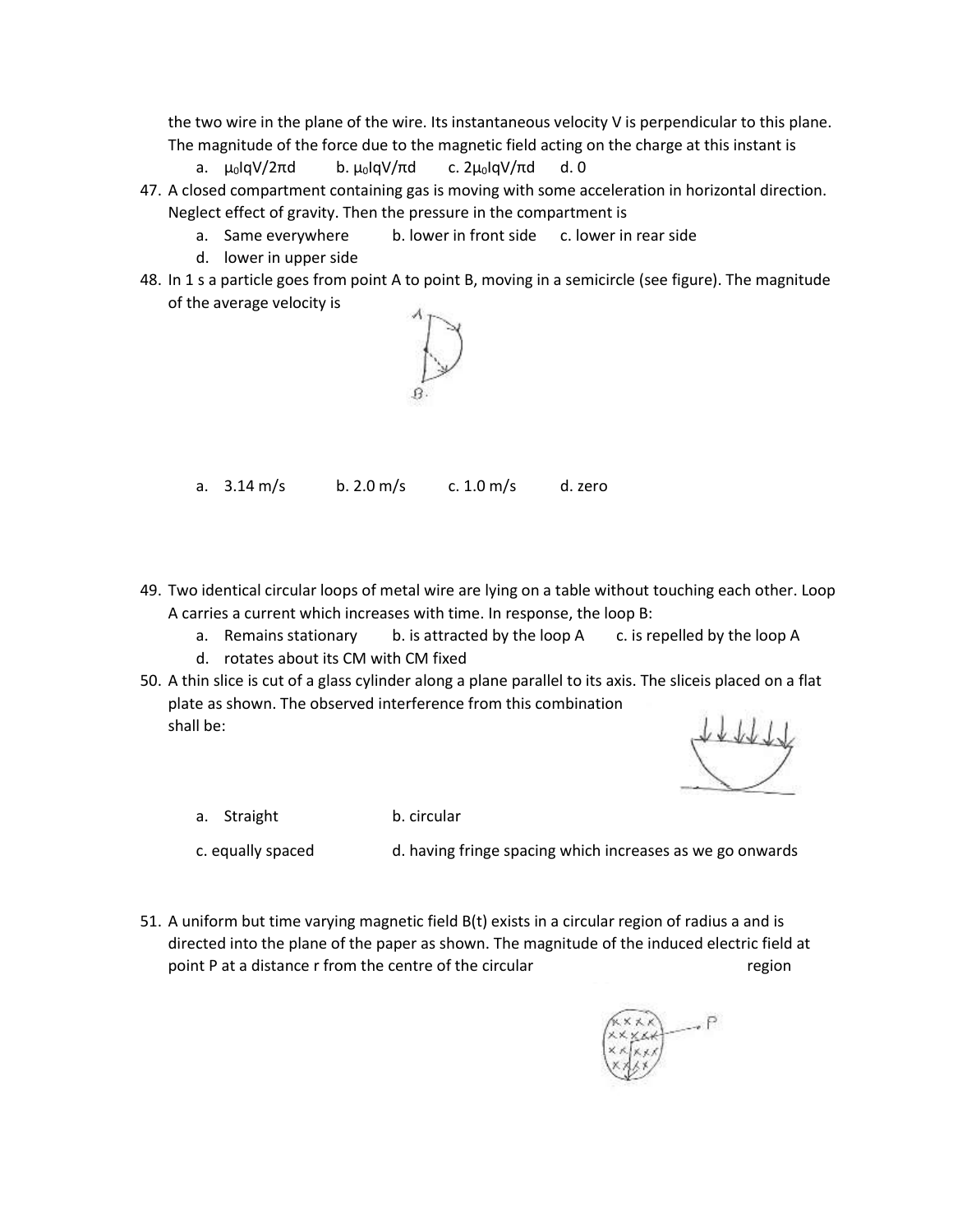| a. Is zero        | b. decreases as 1/r     |
|-------------------|-------------------------|
| c. increases as r | d. decreases as $1/r^2$ |

- 52. A monoatomic ideal gas initially at temperature  $T_1$  is enclosed in a cylinder fitted with a frictionless piston. The gas is allowed expand adiabatically to a temperature  $T_2$  by releasing the piston suddenly. If L<sub>1</sub> and L<sub>2</sub> are the lengths of the gas column before and after expansion respectively, then  $T_1/T_2$  is given by
	- a.  $(L_1/L_2)^{2/3}$ b.  $(L_1/L_2)$  c.  $(L_2/L_1)$ d.  $(L_2/L_1)^{2/3}$
- 53. A block of ice at -10  $^{\circ}$ C is slowly heated and converted into steam at 100  $^{\circ}$ C. Which of the following curves represents the phenomena qualitatively



54. In the given process of an ideal gas, dW=0 and dQ=0. Then for the gas

a. The temperature will decrease b. the volume will decrease

.

- 
- c. the pressure will remain constant d. the temperature will increase 55. Two beam of light having intensities I and 4I interfere to produce a fringe pattern on a screen.
- The phase difference between the beams is  $\pi/2$  at point A and  $\pi$  at point B. Then the difference between the resultant intensities at A and B is
	- a. 2I b. 4I c. 5I d. 7I
- 56. A quantity X is given by  $\epsilon_0 L(\Delta v/\Delta t)$  where  $\epsilon_0$  is the permittivity of free space, L is the length,  $\Delta v$  is a potential difference and  $\Delta t$  is a time interval. The dimensional formula for X is the same as that of
	- a. Resistance b. charge c. voltage d. current
- 57. A simple pendulum has a time period  $T_1$ , when on the earth's surface and  $T_2$  when taken to a height R above the earth's surface where R is the radius of the earth. The value of  $T_2/T_1$  is

a. 1 b. 
$$
\sqrt{2}
$$
 c. 4 d. 2

- 58. P-V plots for two gases during adiabatic process are shown on the figure. Plots 1 and 2 should correspond respectively to
	- a. He &  $O_2$  b. He & Ar c.  $O_2$  & He d.  $O_2$  & N<sub>2</sub>
- 59. The pulleys and strings shown in the figure are smooth and of negligible mass. For the system to remain in equilibrium, the angle θ should be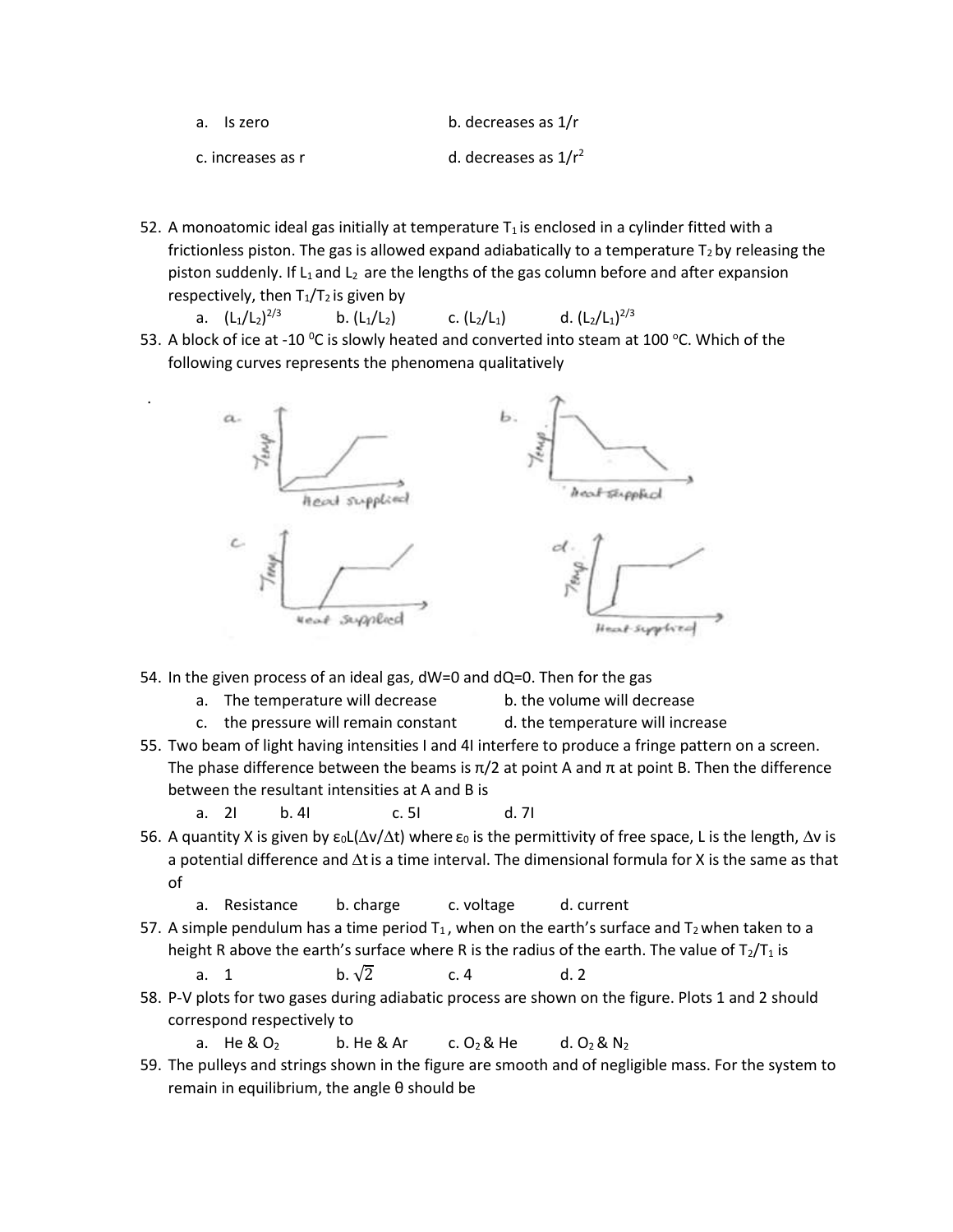- a. O  $^{\rm 0}$  b. 30 $^{\rm 0}$  c. 45 $^{\rm 0}$  d. 60 $^{\rm 0}$
- 60. Two circular coils can be arranged in any of the three situations shown in the figure. Their mutual inductance will be



- a. Maximum in situation  $(1)$  b. Maximum in situation  $(2)$ 
	-
- c. Maximum in situation (3) d. the same in all situations
	-